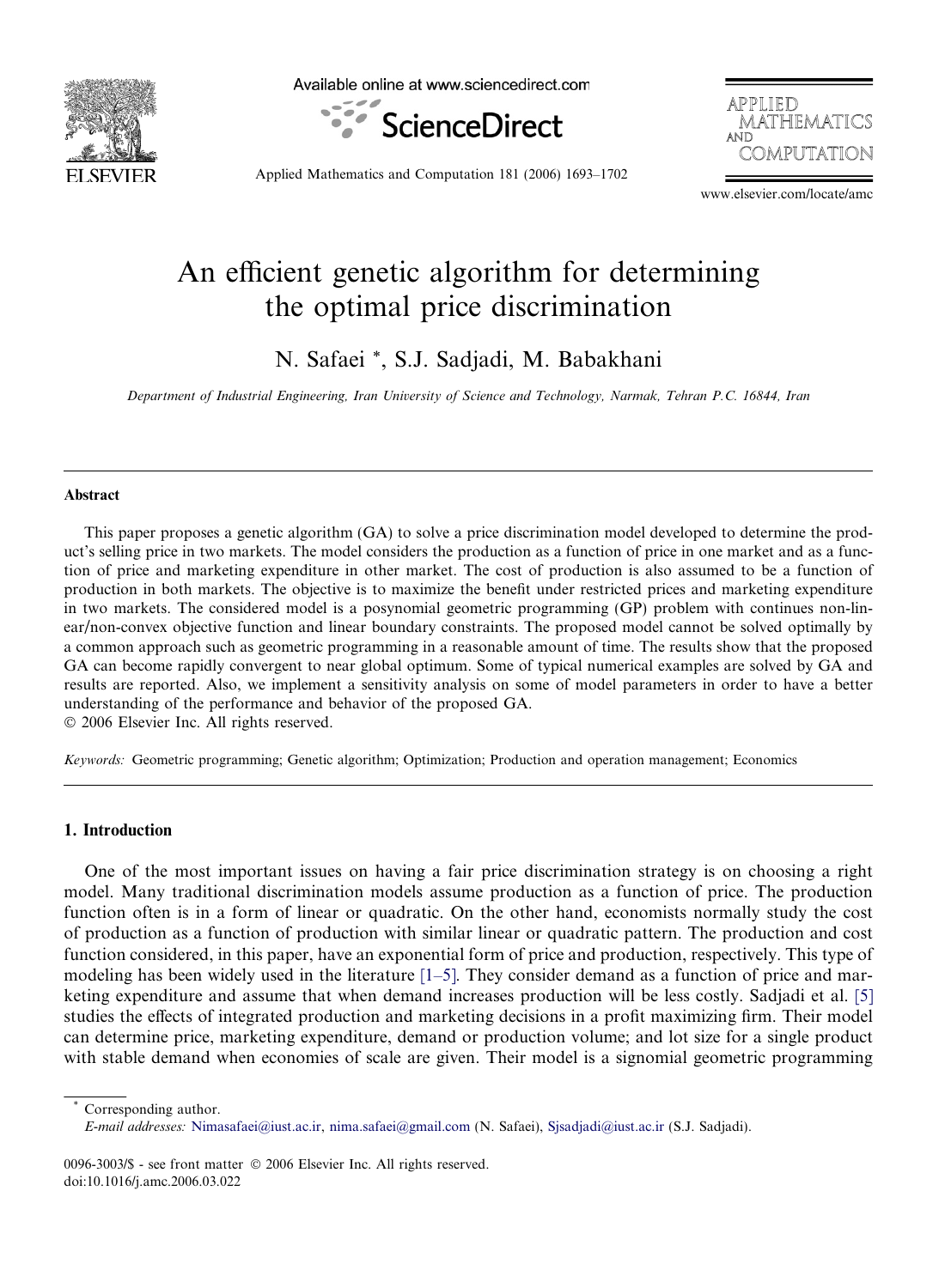(GP) problem with the degree of difficulty 1. Therefore, they use GP to locate the optimal solution of the proposed model. Lee [\[2\]](#page--1-0) considers the same demand function for determining order quantity and selling price. In their implementation, they use a previous [\[3\]](#page--1-0) model formulation, with an adaptation of GP, to determine the global solution of the model. The primary objective is to determine price and marketing strategies in two markets. We assume there is no competition in the first market. Therefore there is no need for any advertisement on selling goods. In other word, pricing strategy is the only way to promote market. On the other hand, we plan to penetrate into a highly competitive market in the second market not only by considering pricing strategy but by having a good marketing strategy. The objective function of the proposed model is to maximize the total profit in two markets which includes marketing expenditure in the second market. We consider three boundary constraints for decision variables of the proposed model to limit the solution space. These boundaries can be experimentally determined by an expert's knowledge. The resulted problem is in posynomial GP problem [\[6\].](#page--1-0) We use genetic algorithm (GA) method to find a neighbor of global minimum of the resulting model. Sensitivity analysis by GA is presented in order to analyze the behavior of the proposed method under different conditions and also verify the performance of the proposed GA.

Genetic algorithms (GAs) [\[7\]](#page--1-0) belong to meta-heuristic approaches category that attempt to mimic the biological evolution process for discovering good solutions. They are based on a direct analogy to the Darwinian natural selection and mutations in the biological reproduction. They belong to a category of heuristics known as stochastic methods employing randomized choice operators in their search strategy and do not depend on priori knowledge of the features of the domain completely. These operators have been conceived through abstractions of natural genetic mechanisms such as crossover and mutation and they have been cast into algorithmic forms. Repetitive executions of these heuristics need not yield the same solution. A genetic algorithm maintains a collection or population of solutions throughout the search. It initializes the population with a pool of potential solutions to the problem and seeks to produce better solutions (individuals) by combining the better of the existing ones through the use of one or more genetic operators. Individuals are chosen at each iteration with a bias towards those with the best objective or fitness values. With various mapping techniques and an appropriate measure of fitness of individuals (i.e., objective function value), a genetic algorithm can be tailored to evolve a solution for many types of discrete/continues models. Although meta-heuristics have been widely used for many mathematical models, to the best authors' knowledge, no one has ever used GA to solve GP models. Only Wang et al. [\[8\]](#page--1-0) uses a hybrid of GA and simulated annealing (GSA) to select the optimal machining parameters for multi-pass milling. They compare the performance of proposed GSA with a GP and dynamic programming  $(GP + DP)$  based method and show that the GSA is more effective for optimizing the cutting parameters for milling operation than conventional  $GP + DP$  [\[8\].](#page--1-0)

This paper is organized as follows. We first present the problem description. Next, GA method is used to find the optimal solution of the problem formulation. Computational results and sensitivity analysis is then presented in the following section to derive some managerial implications. 'Throughout the paper, we use some numerical examples in order to show the implementation of the algorithm and analyze the behavior of the parameters of our model. Finally, conclusion remarks are presented at the end to summarize the contribution of the work.

### 2. Problem description

Consider a single product where demand is affected by selling price. Let P,  $\alpha$ , M and  $\gamma$  be the selling price per unit, price elasticity to demand, marketing expenditure per unit and marketing expenditure elasticity to demand, respectively. We assume that the production volume must be determined in two markets. In the first one, we are the only provider of the product and in the second market place we have to compete with the others through price and marketing planning. For the first market we assume,

$$
Q_1 = k_1 P_1^{-\alpha_1} \tag{1}
$$

and

$$
Q_2 = k_2 P_2^{-\alpha_1} M^\gamma, \tag{2}
$$

where production lot size in market 1,  $Q_1$ , is defined as a function of price per unit in market 1,  $P_1$ , and production lot size in market 2,  $Q_2$ , is defined as a function of price per unit in market 2,  $P_2$  and marketing cost in